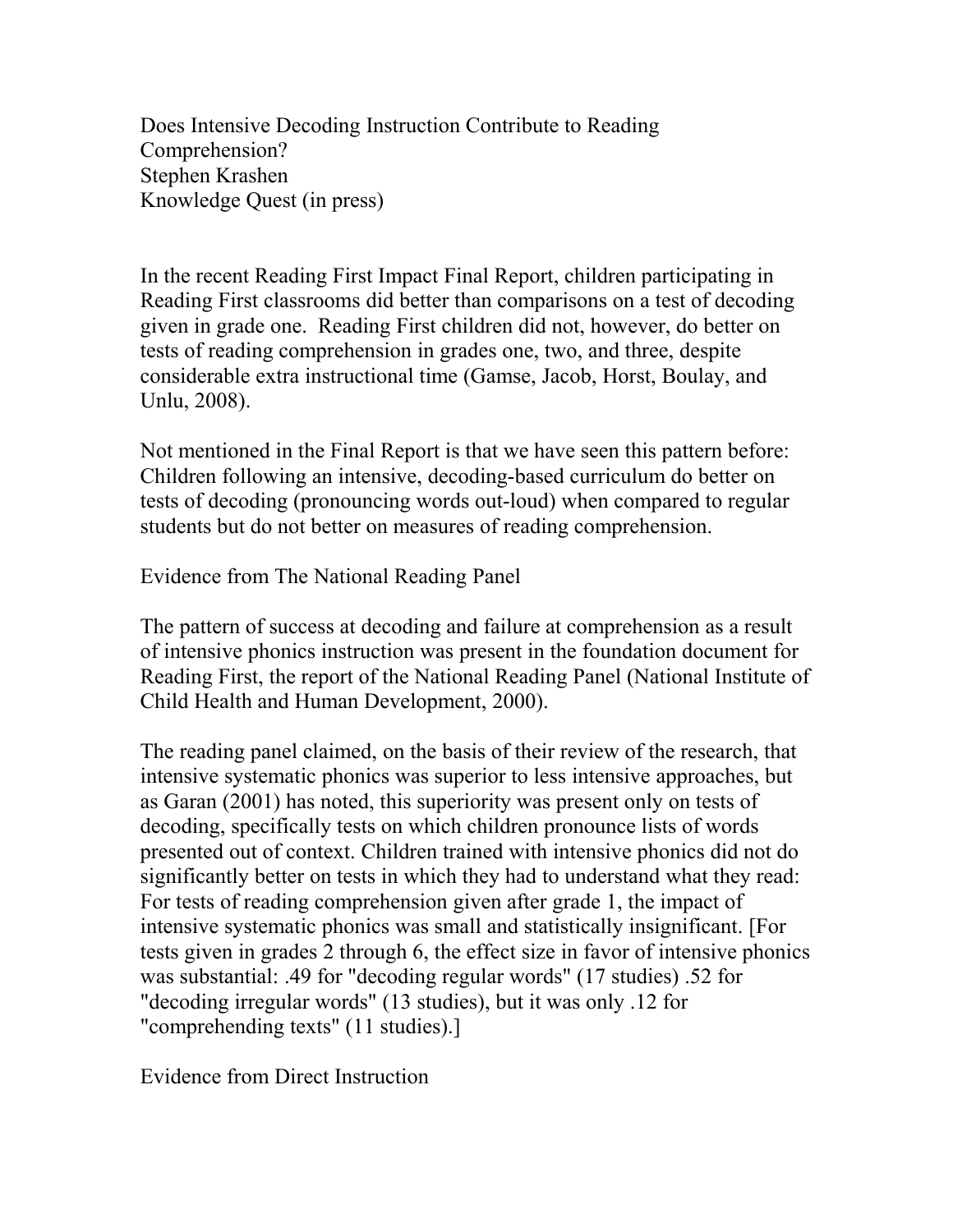The same pattern is present in research on "Direct Instruction" (DI). Direct Instruction's approach to teaching reading is based on training children in phonemic awareness, followed by drills on phonics. DI maintains that students need to know how to sound out words before they can actually read with understanding.

On "decoding" tests (e.g. the WRAT, Wide Range Achievement Test), DI children do quite well, but their scores are clearly much lower on tests of reading comprehension (e.g. the MAT, Metropolitan Achievement Test, which also includes vocabulary).

This is true when DI children are tested in grade three (Becker et. al. 1981) and in grades four, five and six (summarized in Becker and Gersten, 1982, who note that while Direct Instruction children scored at national norms on decoding skills, they only scored between the  $25<sup>th</sup>$  and  $35<sup>th</sup>$  percentiles in reading comprehension).

Other follow-up studies show that when DI children are tested in the upper grades on standardized tests that include reading comprehension, the results are extremely modest (grades three, four and five; Meyer, Gersten and Gutkin 1984; grade nine (Meyer, 1984; Gersten, Darch and Gleason, 1988; Gersten, Keating, and Becker, 1988; summarized in Adams and Engelmann, 1996, p. 94). The average score in grade nine for DI students is only at about the  $34<sup>th</sup>$  percentile.

## **The Clackmannanshire study**

The Clackmannanshire study, done in Scotland, has been cited frequently as a victory for systematic phonics instruction. In first grade (primary 1), two different ways of teaching phonics were compared, and the lessons lasted for 16 weeks. A total of 177 children who received the winning approach, synthetic ("first and fast") phonics, were followed up to grade 7 (Johnson and Watson, 2005). The comparison group, the one that did not get synthetic phonics but had a different method of learning phonics, was not followed up.

In grade 7, the children were found to be unusually good at pronouncing lists of words presented in isolation, 3.6 years ahead of norms. But they weren't nearly as impressive on tests of reading comprehension, scoring only three months above the expected level.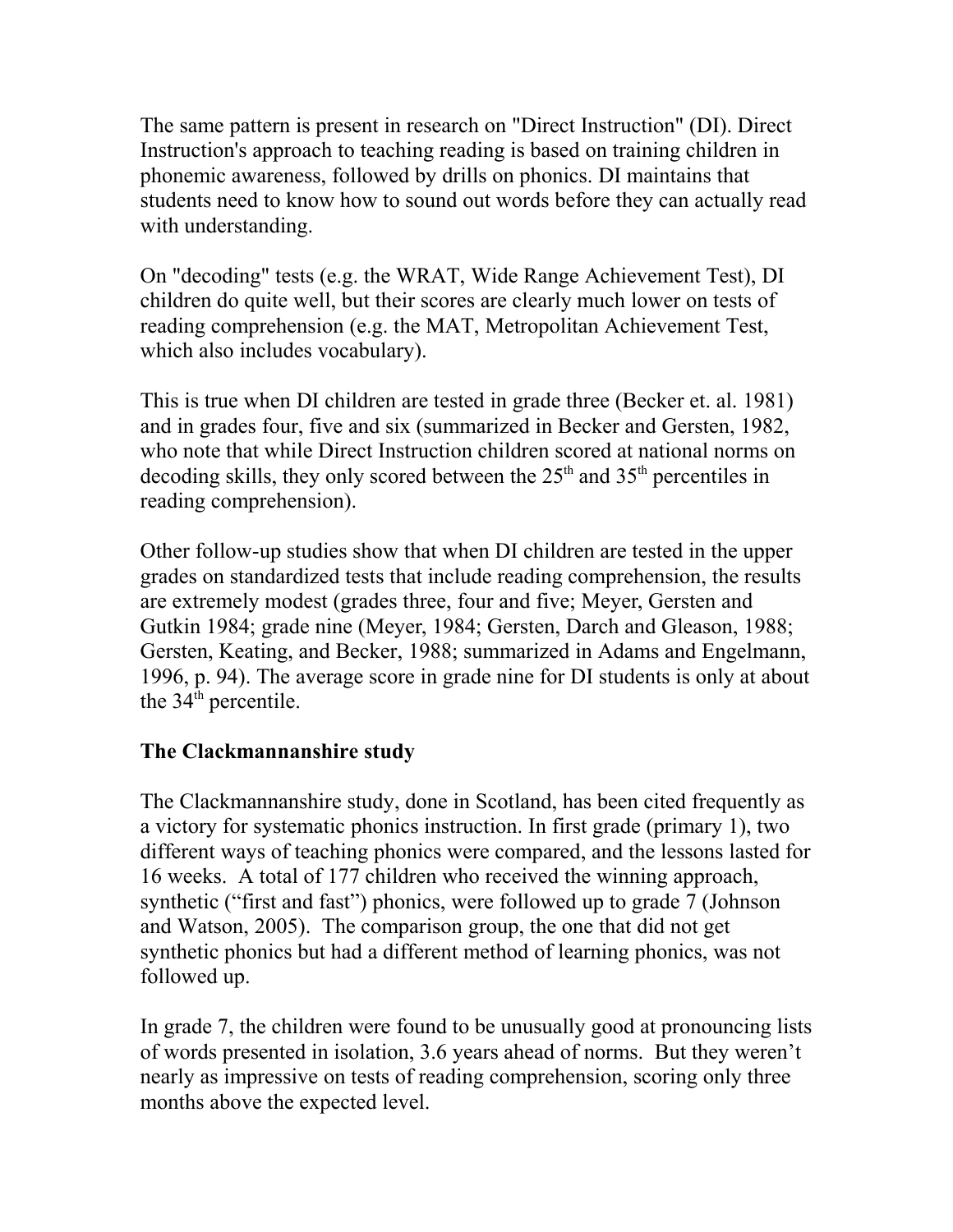The children's superior ability to read words out of context did not translate into better reading comprehension ability. In fact, the children were farther above norms in reading comprehension in grade 2 than in grade 7.

# **Is Decoding Proficiency Part of Learning to Read?**

The results of these studies suggest that a high level of proficiency in decoding is not a preliminary step in learning to read. One could argue, however, that intensive decoding practice is only the first step, necessary but not sufficient, and it needs to be followed by a great deal of practice in applying the principles learned.

## **Heavy Skills Instruction not Necessary**

If instruction in decoding is necessary as a first step, the results of other studies indicate that heavy, systematic phonics instruction of the kind supplied by Reading First is not necessary. These studies show that children who have been given the opportunity to do a great deal of interesting, comprehensible reading and have less decoding instruction perform as well as or better than children in decoding-emphasis classes on decoding tests, and typically score higher on tests that test what really counts in reading: comprehension (Morrow, O'Conner and Smith, 1990, Eldridge, 1991; Klesius, Griffith, and Zielonka, 1991). There are also many attested cases of children who learned to read on their own with little or no explicit decoding instruction and who appear to be able to decode quite well (e.g. Goodman and Goodman, 1982, McQuillan, 1998).

In summary: Those who receive only intensive instruction in decoding do not do well on tests of reading comprehension, but those who learn to read by reading, by understanding what is on page, do well on tests of both decoding and reading comprehension.

## Result, not Cause

This conclusion is consistent with the views of Frank Smith (2004) and Kenneth Goodman (see Flurkey and Xu, 2003) who have maintained that our ability to decode complex words is the result of reading, not the cause.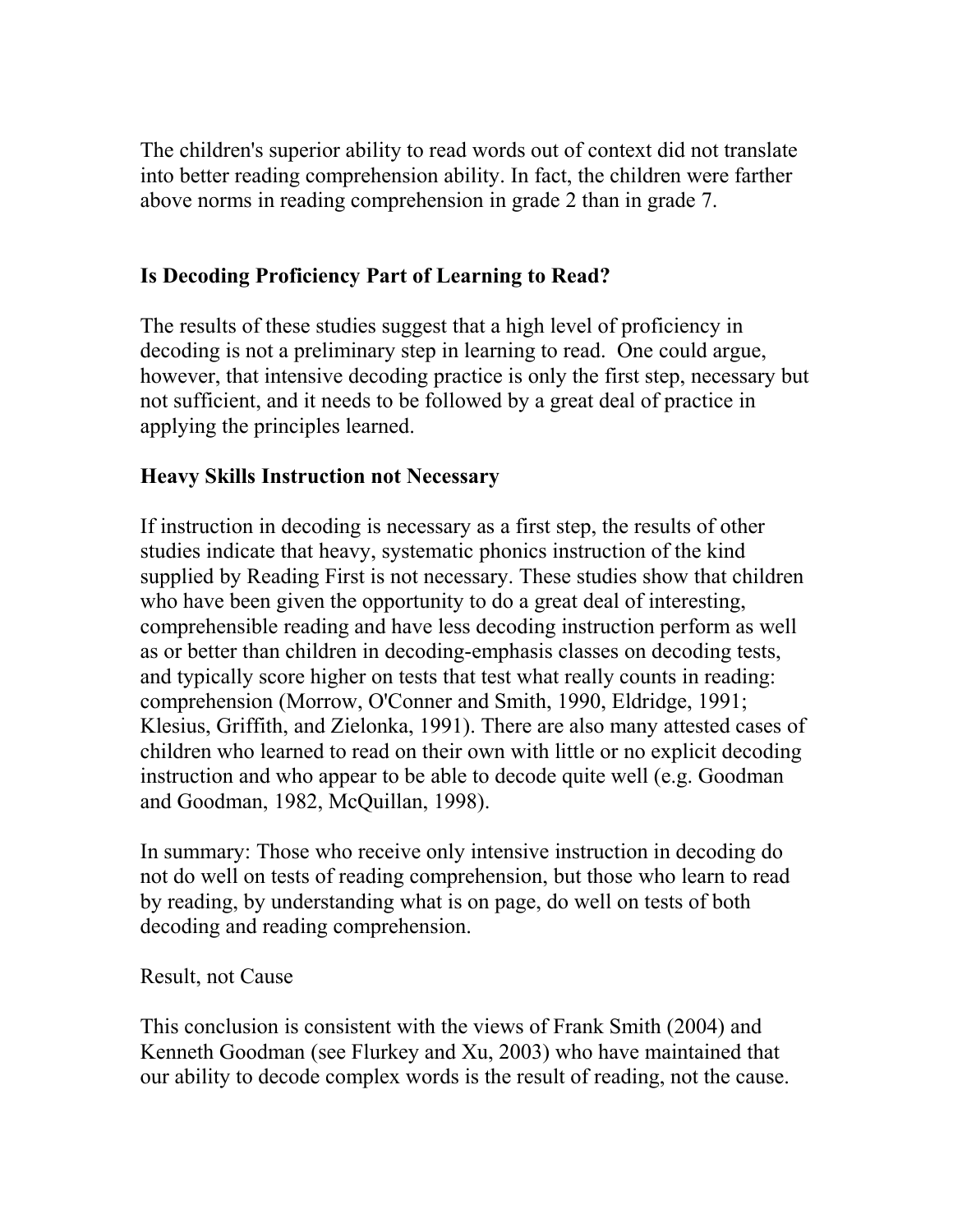This position does not exclude the teaching of "basic" phonics (Krashen, 2004; Garan, 2004). A small amount of consciously learned knowledge of the rules of phonics can help in the beginning stages to make texts comprehensible, but there are severe limits on how much phonics can be learned and applied because of the complexity of many of the rules (Smith, 2004).

The Reading First Final Report thus confirms the common-sense view that the path to reading proficiency is not through worksheets but through books and stories.

## **References**

Adams, Gary and Siegfried Engelmann (1996). *Research on Direct Instruction: 25 Years Beyond DISTAR.* Seattle: Educational Achievement Systems.

Becker, Wesley and Russell Gersten (1982). Follow-up of Follow-Through: The later effects of the direct instruction model on children in fifth and sixth grades. *American Educational Research Journal* 19, no. 1 (Spring), 75-92.

Eldridge, Lloyd (1991). An experiment with a modified whole language approach in first-grade classrooms. *Reading Research and Instruction* 30, no. 3, 21-38.

Flurkey, Alan and Jingguo Xu, Eds. (2003). *On the Revolution in Reading: The Selected Writings of Kenneth S. Goodman.* Portsmouth, NH: Heinemann.

Gamse, B., R. Jacob, R., M. Horst, B. Boulay, and F. Unlu (2008). Reading First Impact Study Final Report (NCEE 2009-4038). Washington, DC: National Center for Education Evaluation and Regional Assistance, Institute of Education Sciences, U.S. Department of Education.

Garan, Elaine. (2001). Beyond the smoke and mirrors: A critique of the National Reading Panel report on phonics. *Phi Delta Kappan* 82, no. 7 (March), 500-506.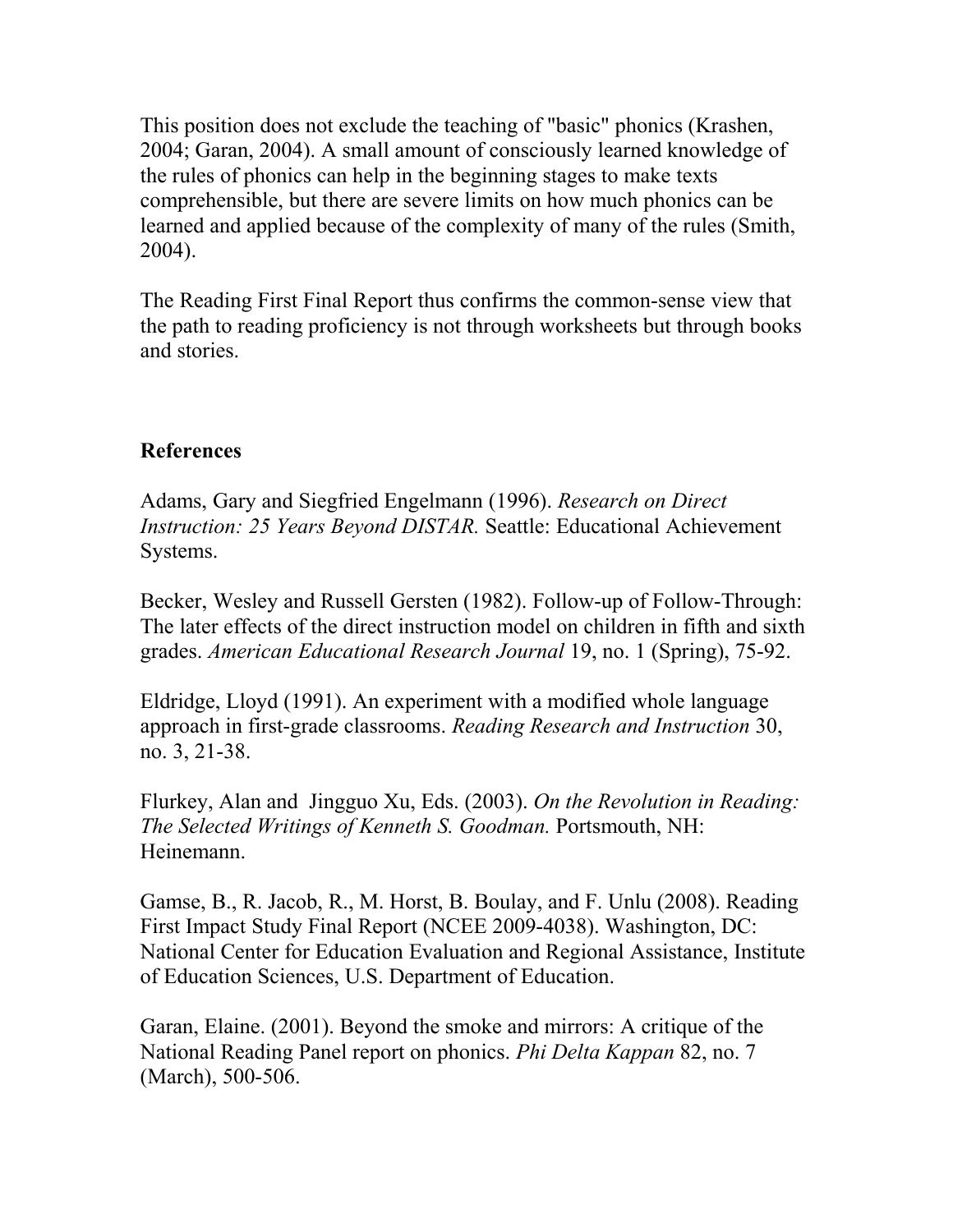Garan, Elaine. (2004)*. In Defense of Our Children.* Portsmouth: Heinemann.

Gersten, Russell, Thomas Keating and Wesley Becker (1988). Continued impact of the Direct Instruction model: Longitudinal studies of Follow Through students. *Education and Treatment of Children* 11: 318-327.

Goodman, Kenneth and Yetta Goodman. (1982). Spelling ability of a self Taught reader. *In Language and Literacy: The Selected Writings of Kenneth S. Goodman*, vol. 2. ed. F. Gollasch. London: Routledge, pp. 135-142.

Johnson, Rhona and Joyce Watson (2005). The Effects of Synthetic Phonics Teaching on Reading and Spelling Attainment. Scottish Government Publications.<http://www.scotland.gov.uk/library5/education/sptrs-00.asp>

Morrow, Lesley, Ellen O'Conner, and Jeffrey Smith (1990). Effects of a story reading program and literacy development of at-risk kindergarten children. *Journal of Reading Behavior* 22, 250-275.

Klesius, Janell, Priscilla Griffith, and Paula Zielonkia, (1991). A whole language and traditional instruction comparison: Overall effectiveness and development of the alphabetic principle. *Reading Research and Instruction* 30, 47-61.

Krashen, Stephen. (2004). Basic Phonics. TexTESOL III Newsletter, November 2004, 2-4. Available at [www.sdkrashen.com.](http://www.sdkrashen.com/)

McQuillan, Jeff. (1998). Is learning to read without formal instruction common? *Journal of Reading Education* 33, no. 4 (Fall), 15-17.

Meyer, Linda. (1984). Long-term academic effects of the Direct Instruction project Follow Through. *The Elementary School Journal* 84, no.4, 380-394.

Meyer, Linda., Russell Gersten, and Joan Gutkin (1983). Direct Instruction: A Project Follow Through Success Story in an Inner-City school. *The Elementary School Journal* 84, no. 2, 241-252.

National Institute of Child Health and Human Development. (2000). Report of the National Reading Panel. Teaching children to read: an evidence-based assessment of the scientific research literature on reading and its implications for reading instruction: Reports of the subgroups (NIH